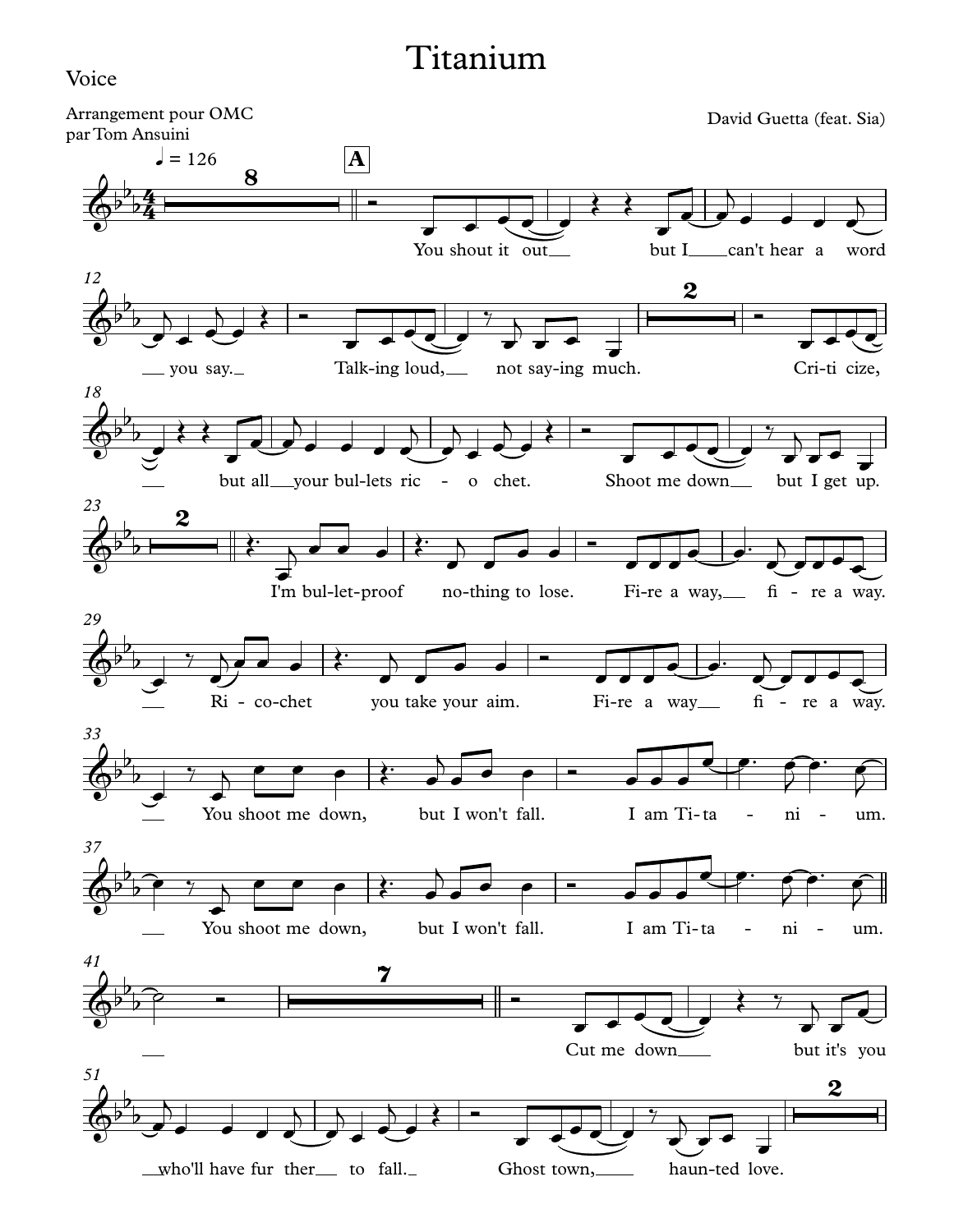Raise your voice, https://www.assicks.com/sticks.com/sticks.com/sticks.com/sticks-*57* my bones. Talk-ing loud not say-ing much. *60* I'm bul-let-proof no-thing to lose. Fi-re a way, fi - re a way. *65* Ri - co-chet you take your aim. Fi-re a way fi - re a way. *69* You shoot me down, but I won't fall. I am Ti-ta - ni - um. *73* You shoot me down, but I won't fall. I am Ti-ta - ni - um. *77* I am Ti ta - ni - um. I am Ti ta *81* ni - um. Stone heart, Ma-chine gun fir-ing at the *88* ones who run. Stone heart loves bul-let-proof glass. *92* You shoot me down, but I won't fall. I am Ti-ta - ni - um. *97*  $\phi^{b}$  $\overline{b}$ b  $\phi$  $\overline{b}$  $\overline{\phantom{0}}$  $\overline{2}$  $\phi$  $b \rightarrow$  $\overrightarrow{p}$  $\phi^{\flat}$  $b$  $\overline{\mathbf{p}+\mathbf{p}}$  $\phi^{\flat}$  $b$  $\overline{\phantom{0}}$  $\phi$  $\overline{b}$  $\widehat{p}$  $\phi^{\beta}$  $\overline{b}$ b ∑ ∑  $\phi$  $b_{\overline{1}}$  $\int$  $\phi^{\flat}$  $\overline{b}$  $\overline{\phantom{0}}$  $\phi$  $\overline{b}$  $\overrightarrow{p}$  $\overline{\cdot}$  $\epsilon$   $\epsilon$   $\epsilon$ Œ Œ ‰ œ  $\overline{\phantom{0}}$  $\overrightarrow{e}$  $\overline{\phantom{0}}$  $\bullet$   $\bullet$   $\bullet$   $\bullet$  $\overline{\phantom{0}}$  $\frac{1}{2}$  $\overline{\phantom{0}}$ œ **स्ट्रेल**  $\overline{\phantom{0}}$  $\bullet$  $\left\{$   $\qquad$   $\qquad$   $\qquad$   $\qquad$   $\qquad$   $\qquad$   $\qquad$   $\qquad$   $\qquad$   $\qquad$   $\qquad$   $\qquad$   $\qquad$   $\qquad$   $\qquad$   $\qquad$   $\qquad$   $\qquad$   $\qquad$   $\qquad$   $\qquad$   $\qquad$   $\qquad$   $\qquad$   $\qquad$   $\qquad$   $\qquad$   $\qquad$   $\qquad$   $\qquad$   $\qquad$   $\qquad$   $\qquad$   $\qquad$   $\qquad$   $\qquad$  $\overrightarrow{e}$  $\frac{1}{\sqrt{2}}$  $\overrightarrow{ }$  $\overline{\phantom{0}}$  $\overrightarrow{p}$  $\overrightarrow{e}$  $rac{1}{\epsilon}$  $j$   $\bullet$   $\bullet$   $\overrightarrow{c}$ <sup>Œ</sup>™ <sup>œ</sup>  $\overline{\phantom{0}}$  $\overrightarrow{e}$  $\bullet$   $\bullet$  $\overline{\phantom{a}}$ <sup>œ</sup> <sup>œ</sup>™ <sup>œ</sup>  $\overline{\phantom{a}}$  $\overrightarrow{e}$  $\bullet$  $\frac{1}{7}$   $\wedge$  $e^{\frac{1}{2}t}$  $j$   $e$   $e$   $i$ <sup>Œ</sup>™ <sup>œ</sup>  $\overline{\phantom{0}}$  $\overrightarrow{e}$  $\bullet$   $\bullet$   $\bullet$  $\overline{\phantom{a}}$ <sup>œ</sup> <sup>œ</sup>™ <sup>œ</sup>  $\overline{\phantom{0}}$  $\overrightarrow{e}$  $\overrightarrow{e}$  $\frac{1}{\sqrt{2}}$  $\frac{1}{\epsilon}$  $j \in \{e \mid \xi \in \mathcal{E}\}$  $\sqrt{ }$  $\overrightarrow{e}$  $e$   $e$   $e$   $e$ ¶<br><del>⊂ e</del> e e e e  $\frac{1}{2}$ œ™ œ  $\overline{\phantom{0}}$  $\bullet$   $\bullet$   $\bullet$  $\overrightarrow{e}$  $j \in \{e, \ldots, e\}$  $\overline{)}$  $\overrightarrow{e}$  $\bullet$   $\bullet$   $\bullet$   $\bullet$   $\bullet$ <del>e</del> e c  $\frac{1}{2}$ œ™ œ  $\overline{)}$ w Ó œ œ œ <del>्</del><br>९ <del>∞ा</del>  $\overline{y}$  $\bullet$   $\bullet$   $\bullet$  $\overline{2}$  $\omega$   $\sim$   $\sim$   $\sim$ œ  $\bullet$   $\bullet$   $\bullet$  $\frac{1}{2}$ <u></u>  $\int$   $\frac{1}{2}$  e  $\int$  $\leftarrow$  $j$   $\rho$   $q$   $q$  $\overrightarrow{e}$   $\overrightarrow{e}$   $\overrightarrow{e}$  $\overrightarrow{e}$  $\bullet$   $\circ$  $\overrightarrow{e}$  $\overrightarrow{ }$  $\bullet$   $\bullet$   $\bullet$   $\bullet$  $\widehat{er}$  $\sum_{i=1}^{n}$  $\sum_{i=1}^{n}$  $\frac{1}{2}$ <sup>j</sup>œ <sup>œ</sup>  $\frac{1}{2}$ <sup>j</sup>œ œ  $\leftarrow$   $\leftarrow$   $\leftarrow$  $\overrightarrow{a}$  $j \in \{e \mid \xi \in \mathcal{E}\}$  $\sqrt{ }$  $\overrightarrow{e}$  $e$   $e$   $e$   $e$ D<br><del>e e co</del>™ é  $\frac{1}{2}$ œ™ œ  $\overline{ }$ 2 Voice